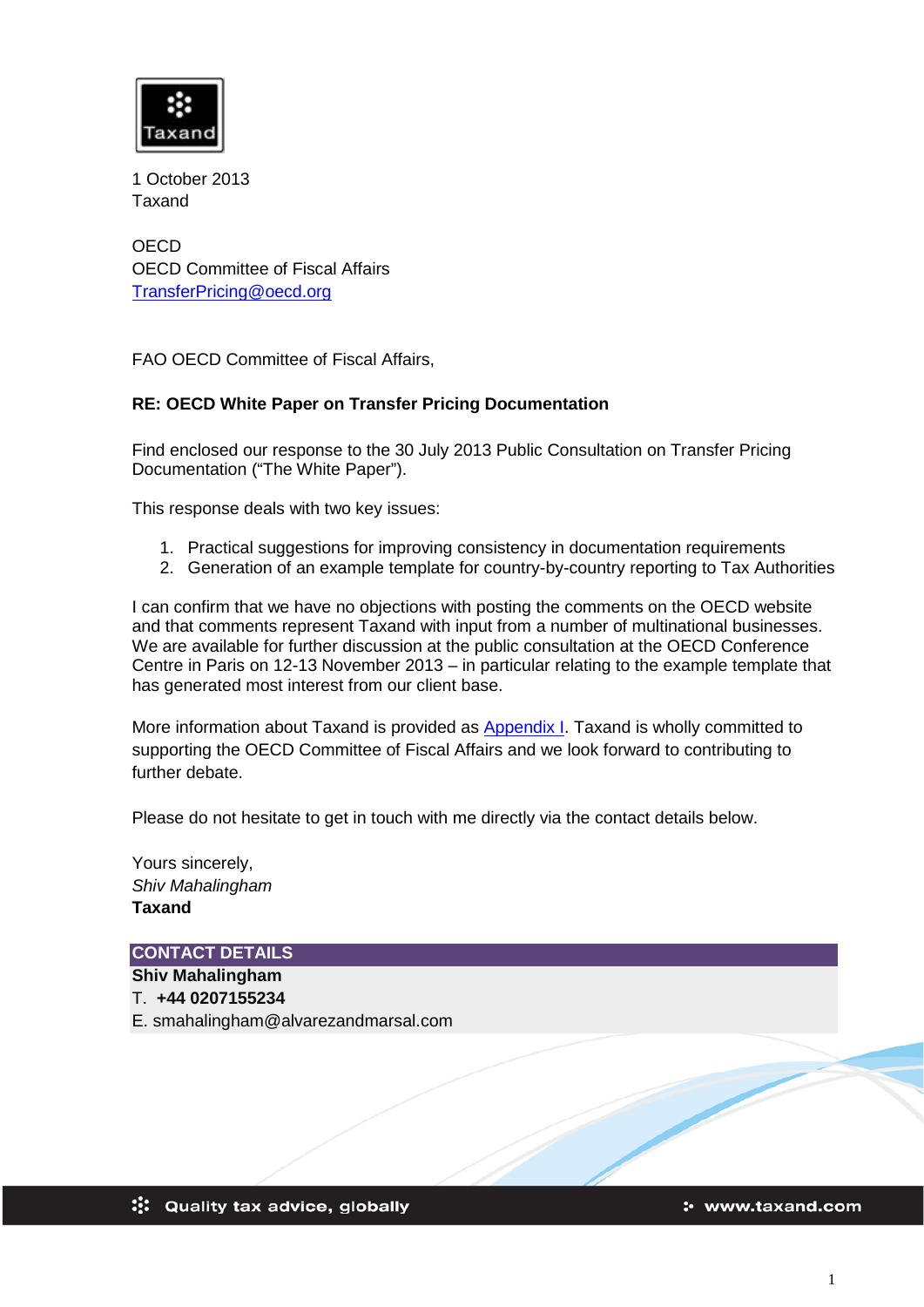

## **1. Practical suggestions for improving consistency in documentation requirements**

The White Paper objective in paragraph 5 to "make transfer pricing compliance simpler and more straightforward" is welcome and the by-country comparison of local transfer pricing regulations is a useful starting point.

Paragraph 13 raises a critical element that should be included in the transfer pricing audit request process – the existence of APAs and rulings in other countries. In practice, experience from a particular country can and should be persuasive in settling transfer pricing disputes in another country (material comparability differences aside). This is in accord with one of the key objectives of the White Paper to improve international consistency. This initiative should take the opportunity to improve transparency of such rulings in place in addition to building transparency of global profits allocations in response to the BEPS initiative.

Paragraph 15 raises the possibility of requiring an evaluation in the financial statements of material transfer pricing exposures. Linking transfer pricing uncertainty disclosures to general financial statement audit disclosures may be beneficial to businesses and tax authorities as a process for disclosure would already exist and therefore not require a "re-invention of the wheel".

In agreement with paragraph 16, we recommend that any international template developed in line with the BEPS documentation objectives for submission to tax authorities should replace existing local tax filing obligations/forms/disclosures for transfer pricing.

The bodies listed in Section II.B have incurred significant resource in attempting to achieve consistency without great success in the majority of cases. We are aware of many multinational businesses that still prepare separate local documents within Europe despite the two-tiered process set out by the EUJTPF. Countries that operate on separate business models or with separate divisions often require a separate treatment and the language in which documentation needs to be submitted is also of key importance in many locations. We have encountered varying local costs for simple reformatting and translations of documentation depending the location and extent of documentation. The BIAC echo these comments at paragraph 40.

Section IIIA (paragraphs 47-50) sets out a fundamental feature for any revision to international documentation requirements: the risk assessment process. Transparency should serve the purpose of facilitating risk assessment (potentially minimising the number of audit cases that are selected).

Paragraphs 51-56 address businesses approach to transfer pricing documentation and compliance. This should also be linked to the above risk assessment process whereby the "penalty mitigation" criticized in paragraph 55 can be appropriate where the risks are considered lower.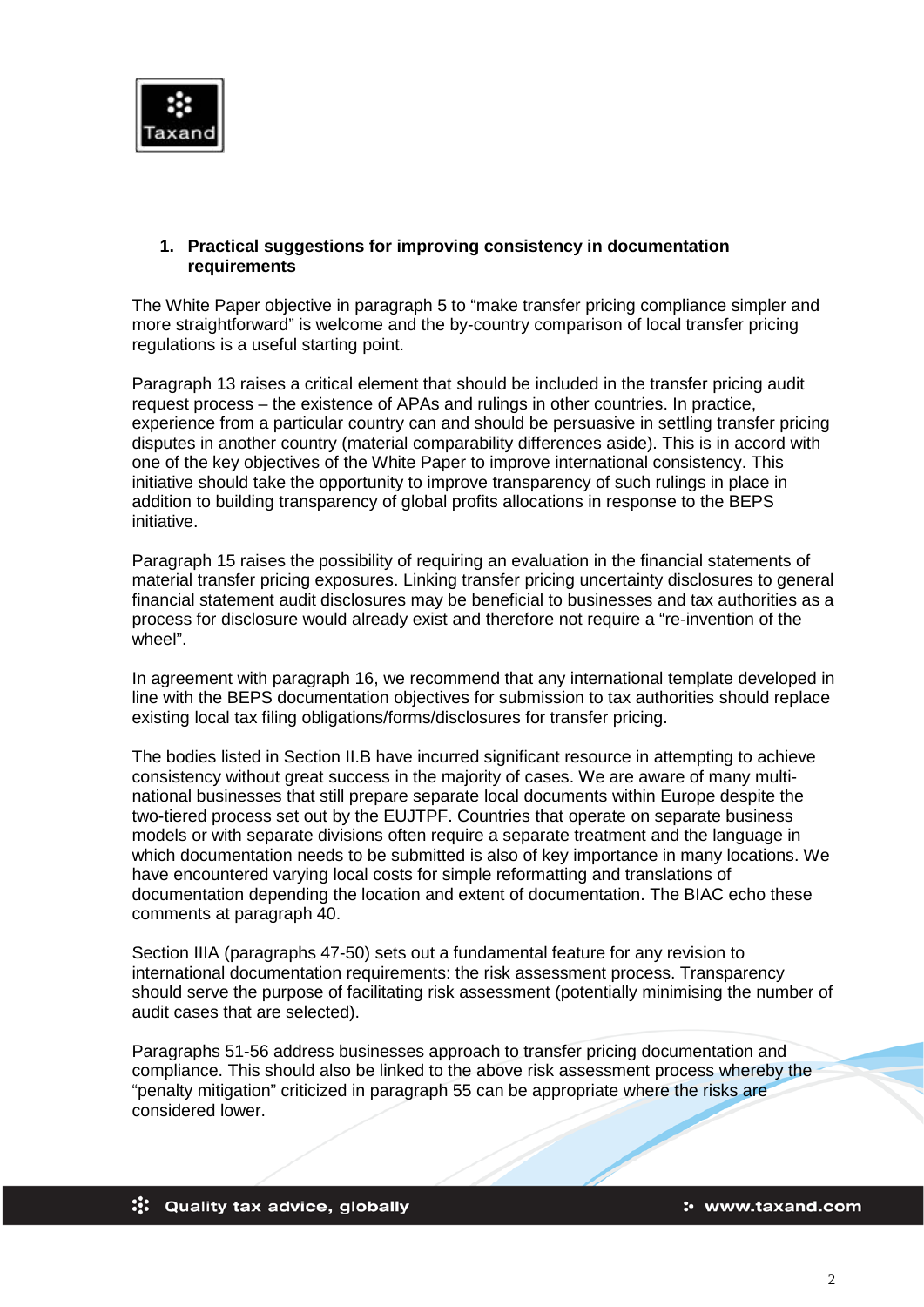

## **2. Country-by-country reporting templates**

Section III.C considers the disclosure of information and changes in this area may have the greatest impact on business. There are calls for a country-by-country reporting template to be submitted to tax authorities. Note the following:

## *Audit and risk assessment*

The submission of a template for global information may lead to a significant increase in the frequency of transfer pricing audits. In order to balance the impact of this template, we would strongly urge that this tool has restricted application as part of a risk assessment process<sup>[1](#page-2-0)</sup>. By way of example, the template could provide businesses with the opportunity to explain certain commercial factors (e.g. the existence of tax rulings or losses that have an impact on effective tax rates).

#### *Burden of proof*

The template itself is an additional burden on business and therefore we have found it useful to develop an example (see below) to demonstrate that a lot of information is already in the public domain through websites, annual reports and accounts. The burden of proof is, in many countries, on the Tax Authority to demonstrate that transactions are not at arm's length – a template of this nature may shift part of that burden to the taxpayer creating inconsistencies with local legislation.

<span id="page-2-0"></span> $1$  The UK "Gate" process for transfer pricing case selection has many features that would enable an audit to be closed before getting to advance dispute stage.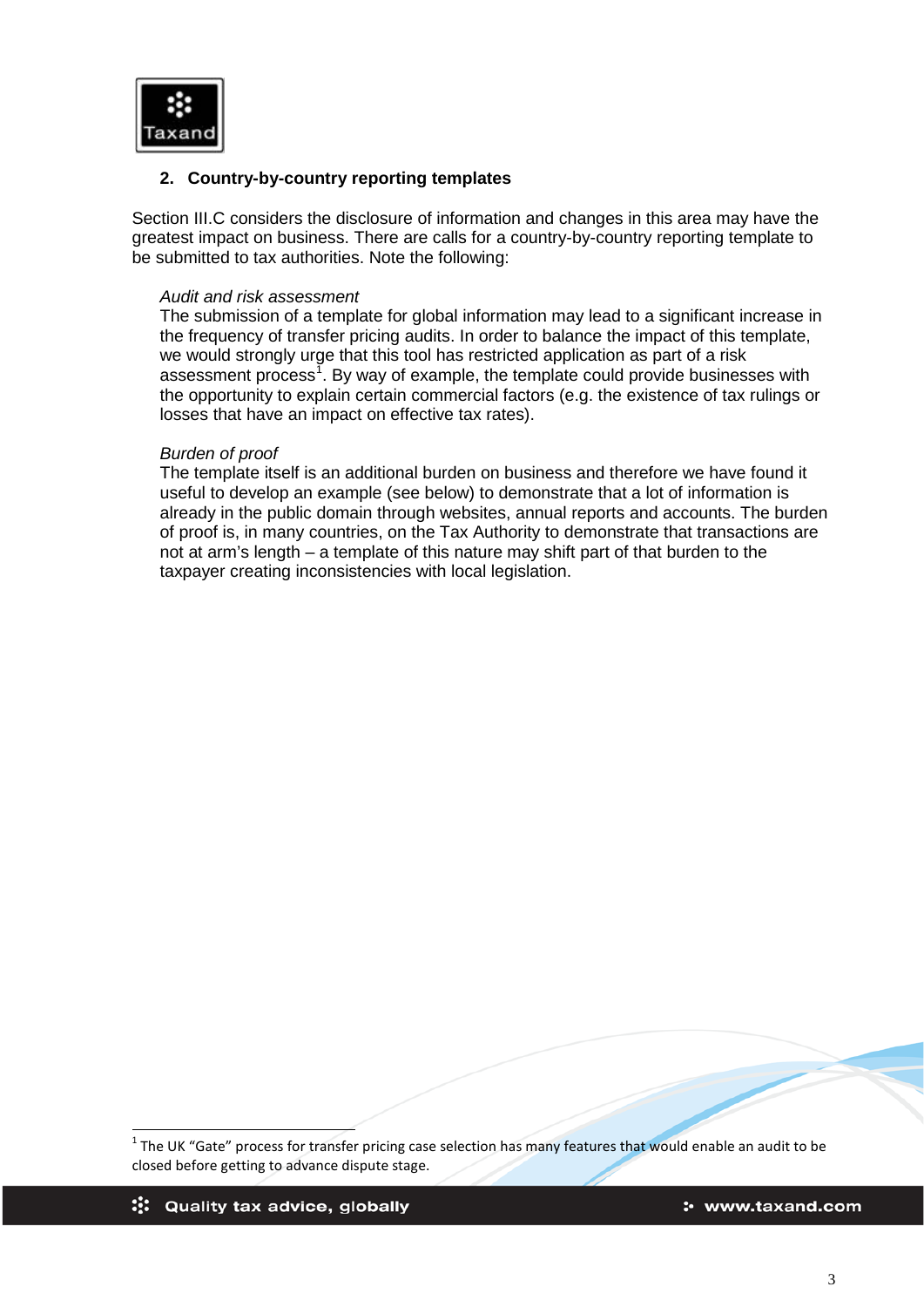

| <b>Country</b> | Revenue<br>\$m | <b>Employee</b><br>numbers | <b>Senior</b><br><b>Executives</b> | <b>Economic activity</b> | <b>Operating</b><br>margin | <b>Taxable</b><br>profits | <b>Effective</b><br>tax rate | <b>Comments</b>                                              |
|----------------|----------------|----------------------------|------------------------------------|--------------------------|----------------------------|---------------------------|------------------------------|--------------------------------------------------------------|
| <b>US</b>      | \$1000         | 500                        | 10                                 | Trading                  | 11%                        | \$200                     | 15%                          | Losses<br>brought<br>forward                                 |
| UK             | \$200          | 150                        | 3                                  | Trading                  | 4%                         | \$10                      | 22%                          |                                                              |
| Spain          | \$150          | 180                        | 3                                  | Manufacturing            | 5%                         | \$10                      | 32%                          |                                                              |
| <b>Brazil</b>  | \$50           | 50                         |                                    | Trading                  | (2%)                       | \$0                       | 0%                           | Current year<br>$losses - in$<br>second year<br>of operation |
| Singapore      | \$250          | 40                         | $\overline{4}$                     | <b>IP Owner</b>          | 15%                        | \$50                      | 5%                           | Tax ruling in<br>place                                       |
| <b>Total</b>   | \$1,650        | 920                        | 21                                 |                          | 6%                         | \$90                      | 15%                          |                                                              |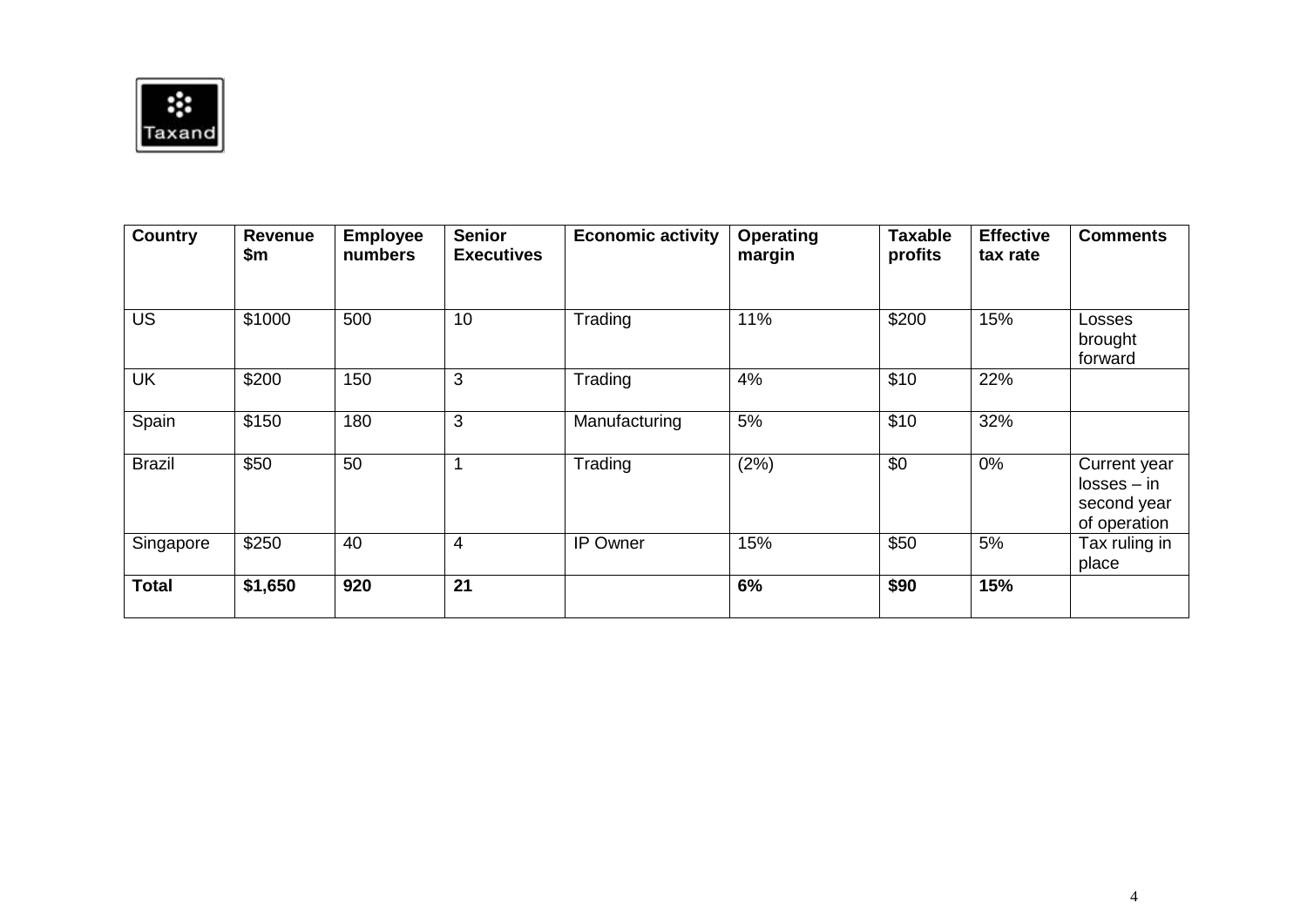

## *Publicly available info*

Some of the above information can be found in the public domain:

- Segmented revenue by region (may not have by country)
- Employee numbers by region (may not have by country)
- Total operating margin
- Total effective tax rate

Other information will only be available in the tax returns (submitted in local language). It may be advisable to consider IFRS disclosures for taxation so that the template can be provided in annual reports as opposed to through the tax return filing process and as stated above this may minimise the additional administrative burden on affected parties. This would also have the additional advantage if addressing reputational risk concerns – something many businesses would be keen to disclose in any case.

## *Materiality*

There should be a materiality level for which countries are to be listed as businesses may operate in a significant number of locations.

## **Recommendations on a tiered approach (Sections IV-V)**

A tiered approach sits well with the goal of reducing the administrative burden on business. Whilst not appropriate in all cases (see comments above) – the White Paper does not recommend that only "two" tiers should apply and provides a framework for companies to assess risk across all entities (e.g. high, medium, low as opposed to (i) masterfile and (ii) everything else). We support this as it may help to alleviate concerns raised by our clients that they look to establish separate reports in certain locations in Europe where operations are material and/or complex despite having a masterfile in place. In terms of empirical evidence, note the following since inception of the UK transfer pricing department in October 2007:

- Percentage of documentation studies in Europe adopting a master-file approach 70%
- Percentage of documentation studies in non-Europe locations adopting a master-file approach 40%